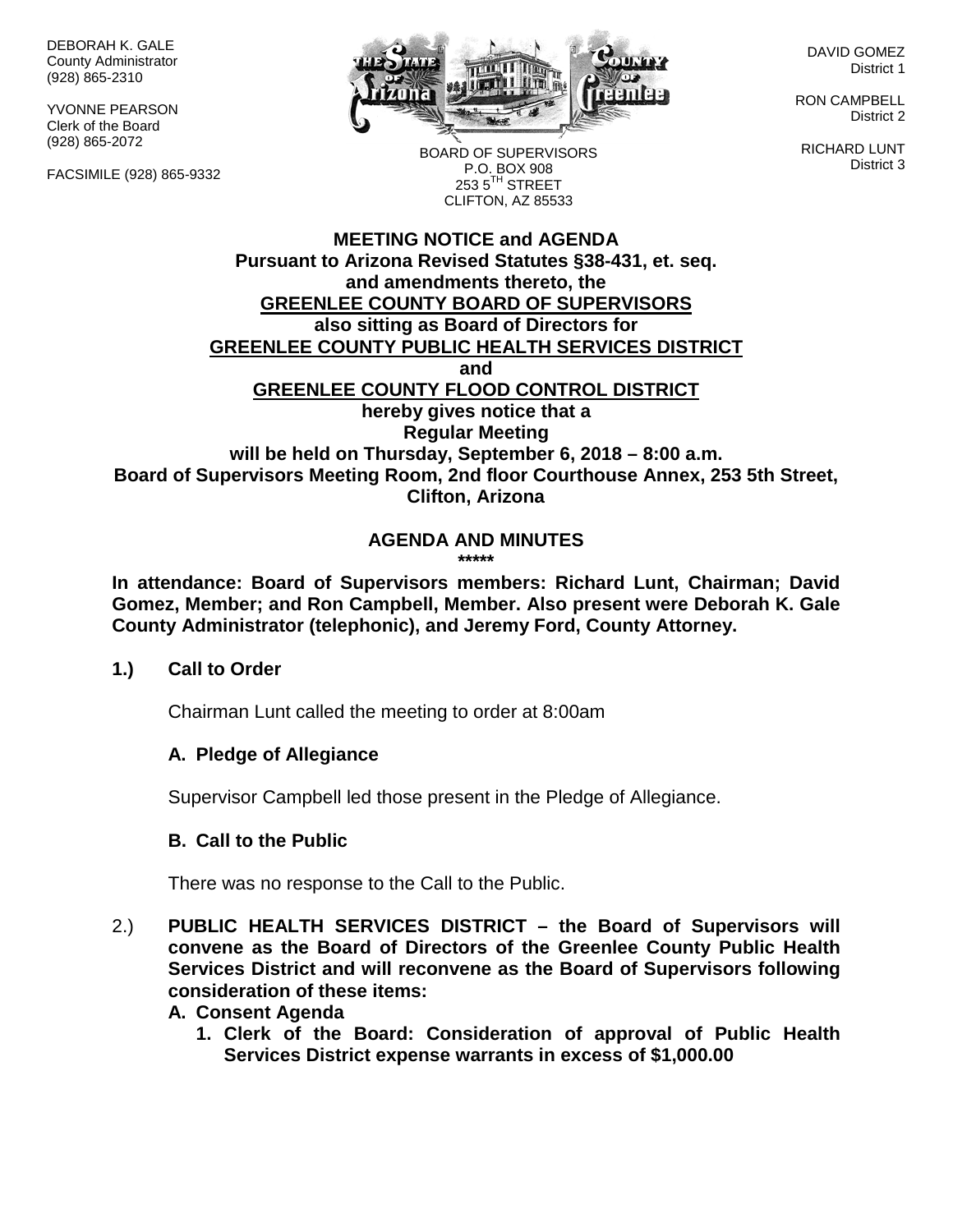Upon motion by Supervisor Gomez, seconded by Supervisor Campbell, and carried unanimously, the Board approved the Public Health Services District Consent Agenda as presented.

# **3.) Ed Holloway, Clifton Ranger, Apache-Sitgreaves National Forest A. Ranger District Update**

Mr. Holloway updated the Board on the following:

- The Forest Service has been working with the Four Forest Restoration Initiative (4FRI) group and stated that they have been asked to increase the percentage of acreage to be treated.
- The Ranger District is facing challenges with filling vacancies due to the lengthy process as well as financial restraints. He stated that issues are being address and that they have been successful in filling some positions.

The Board thanked Mr. Holloway for the information and for taking time to come to the meeting.

# **4.) Vince Buccellato, IT Manager A. Courthouse Security cameras installation and purchase**

Mr. Buccellato explained that Greenlee County Superior Court was awarded grant funding for the purchase and installation of security cameras to monitor inside the courtroom as well as in the hallway areas outside the courtroom. He requested approval to purchase additional security cameras for the Annex to monitor ingress and egress areas on the first and second floors. Ms. Gale stated that this is the first of a three-year process mandated by the Arizona Office of the Courts to improve court security. She stated the purchase would be with grant funding of approximately \$13,300 and the remaining amount of approximately \$12,000 with budgeted General Funds. Upon motion by Supervisor Gomez, seconded by Supervisor Campbell, and carried unanimously, the Board approved the request as presented.

# **5.) CANVASS – 2018 Primary Election**

This being the date set for the canvass of the 2018 Primary Election held Tuesday, August 28, 2018, the Board of Supervisors proceeded to canvass the returns as presented. Upon motion by Supervisor Campbell, seconded by Supervisor Gomez, and carried unanimously, the following candidates by virtue of having received the highest number of votes cast were officially declared to be nominees for their respective parties for the county office for the General Election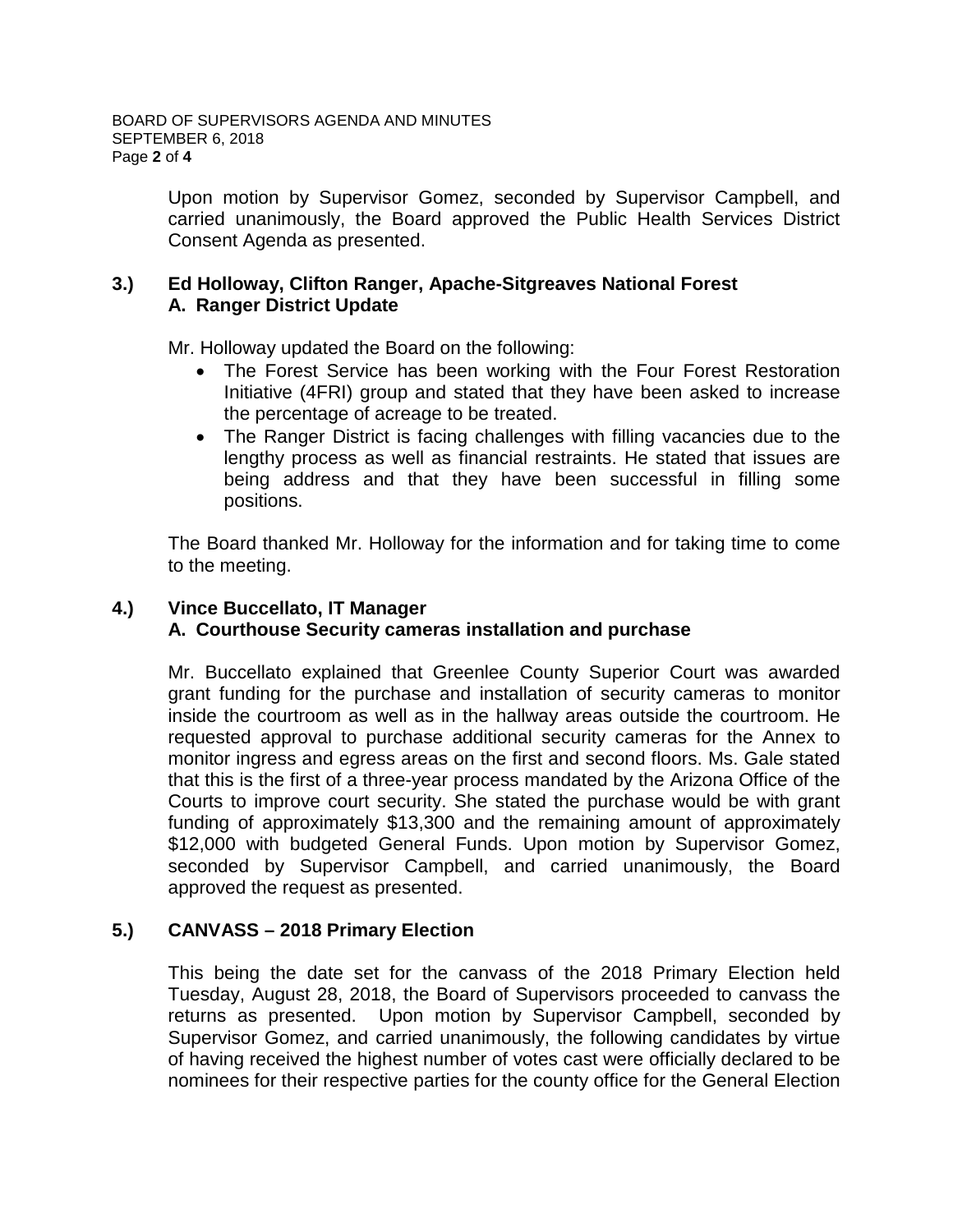to be held on November 6, 2018. The canvass, in its entirety, will be included in the minutes at the end of this day's proceedings.

| <b>Office</b>                      | Democratic         | Republican  |
|------------------------------------|--------------------|-------------|
|                                    | Nominee            | Nominee     |
| <b>Clerk of the Superior Court</b> | Mary B. Salazar    | <b>None</b> |
| Justice of the Peace, District 1   | <b>Grace Nabor</b> | <b>None</b> |
| Justice of the Peace, District 2   | <b>None</b>        | <b>None</b> |
| Constable, Precinct 1              | Armando Carrillo   | <b>None</b> |
| Constable, Precinct 2              | Vicki Cook         | <b>None</b> |
| Judge of the Superior Court        | <b>None</b>        | <b>None</b> |

# **6.) Kay Gale, County Administrator A. County and State budget and legislative issues**

Ms. Gale reported the following:

- The State Canvass of the 2018 Primary Election will take place on Monday, September 10, 2018
- County Managers and CSA Staff are working diligently to be ready for the CSA Summit next month.

# **B. Calendar of Events**

The Calendar of Events was reviewed.

# **7.) Consent Agenda**

- **A. Clerk of the Board: Consideration of approval of expense warrants in excess of \$1,000.00 – Voucher 1014; 1015**
- **B. County Sheriff: Consideration of approval of Employee Transaction Form: L. Clonts, Deputy Sheriff**
- **C. Superior Court Judge: Consideration of approval Contract for Indigent Representation for attorney Nathan Benedict for fiscal year 2018/2019**
- **D. County Sheriff: Consideration of approval of the 2019 Governor's Office of Highway Safety Selective Traffic Enforcement Program (STEP) grant funding in the amount of \$31,773.00 requiring no matching funds**
- **E. County Sheriff: Consideration of approval of the Arizona Criminal Justice Commission Drug, Gang, and Violent Crime Contract Grant Agreement for fiscal year 2019 in the amount of \$30,400.00 for overtime**
- **F. Clerk of the Board: Consideration of adoption of Resolution of Public Entity authorizing signatories on the Greenlee County Warrant Account with National Bank of Arizona**